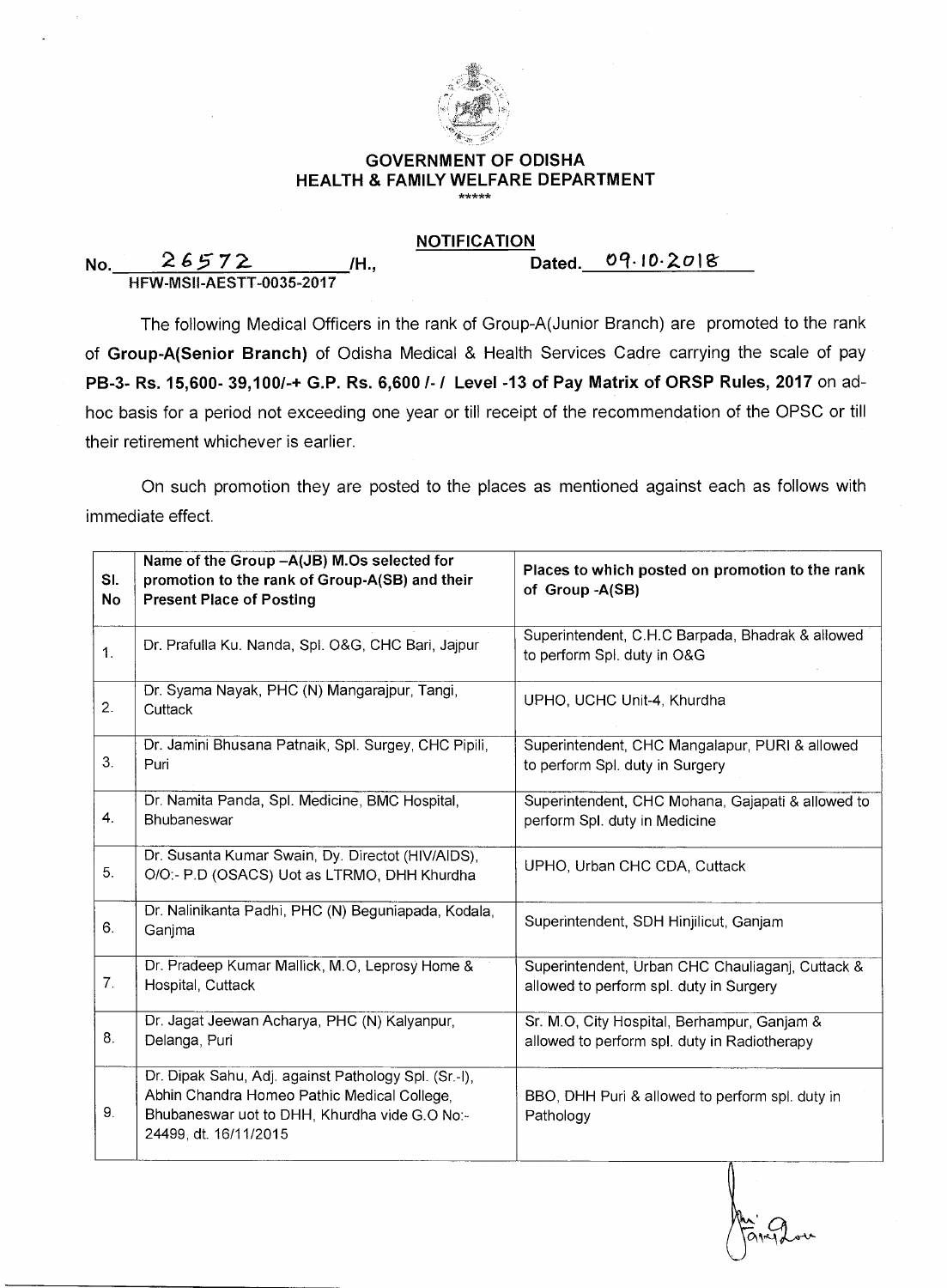| 10. | Dr. Anita Manjari Jena, A/S, ITI Disp., Cuttack                                                                                  | Sr. M.O, DHH Keonjhar, Keonjhar & allowed to<br>perform spl. duty in ENT               |
|-----|----------------------------------------------------------------------------------------------------------------------------------|----------------------------------------------------------------------------------------|
| 11. | Dr. (Mrs.) Subrata Nayak, Spl. O&G, CHC Unit-4,<br>Bhubaneswar                                                                   | Superintendent, CHC Khajuripada, KANDHAMAL &<br>allowed to perform spl. duty in O&G    |
| 12. | Dr. Kanti Naik, LTRMO, City Hospital, Cuttack                                                                                    | Superintendent, Urban CHC CDA, Cuttack & allowed<br>to perform Spl. duty in O&G        |
| 13. | Dr. Madhusudan Baliarsingh, Adjusted against Spl.<br>Anaes., SDH Champua, Keonjhar                                               | BBO, DHH Koraput, Koraput                                                              |
| 14. | Dr. Ajit Kumar Dalai, BMC Hospital, Bhubaneswar                                                                                  | Sr. M.O., DHH, Kandhamal & allowed to perform Spl.<br>duty in T.B & C.D                |
| 15. | Dr. Sunil Kumar Panda, PHC(N) Arada, kirmira,<br>Jharsuguda                                                                      | BPHO, CHC Mangeshpur, Sundargarh                                                       |
| 16. | Dr. Kishore Chandra Behera, PHC (N) Sikulipadar,<br>Mohana, Gajapati                                                             | Superintendent, CHC Chandragiri, Gajapati                                              |
| 17. | Dr. Sanghamitra Patra, adjusted Sr. M.O, SDH Banki,<br>Cutack Uot as LTRMO, DHH, Balasore vide G.O No:-<br>22713, dt. 13/10/2015 | Sr. M.O. DHH Rayagada & allowed to perform Spl.<br>duty in ENT                         |
| 18. | Dr. Tarun Kumar Bhoi, Adj. Against Spl. O&G, CHC<br>Katapai, Baragarh Uot to DHH, Sonepur vide G.O No:-<br>9537, dt. 10/04/2017  | Superintendent, CHC Chudapali, BOLANGIR &<br>allowed to perform Spl. duty in Surgery   |
| 19. | Dr. Gurudutta Dash, Adj. against Spl. T.B & C.D (Sr.-I),<br>B.M.S.N Chandpur, Nayagarh                                           | Sr. M.O. Capital Hosp Bhubaneswar & allowed to<br>perform Spl. duty in T.B & C.D       |
| 20. | Dr. Nibedita Sahu, Spl. O&G, CHC Hinjili, Ganjam                                                                                 | Superintendent, B KhajuriPada, Gajapati & allowed<br>to perform Spl. duty in O&G       |
| 21. | Dr. Manoj Kumar Nanda, Adj. against Sr. M.O, Police<br>Hosp., Sambalpur                                                          | Superintendent, C.H.C Hirakud, Sambalpur &<br>allowed to perform Spl. duty in Medicine |
| 22. | Dr. Jayadip Kumar Ghosh, B.B.O, B.M.C Blood Bank,<br><b>BSBR</b>                                                                 | BBO, DHH Kandhamal & allowed to perform Spl.<br>duty in Pathology                      |
| 23. | Dr. Pabitra Kumar Pati, Spl. Paed., C.H.C Jajpur Road,<br>Jajpur                                                                 | Superintendent, CHC Jhumpura, Keonjhar & allowed<br>to perform Spl. duty in Paed.      |
| 24. | Dr. Madhusmita Sahu, Continuing as S.R, Govt.<br>Medical College, Bolangir                                                       | Sr. Spl. Anaes., DHH Gajapati, Gajapati                                                |
| 25. | Dr. Prakash Ku. Sahu, Spl. Paed., C.H.C Charichhaka,<br>Puri Uot to CHC Kanas, Puri vide G.O No: 25175, dt.<br>09/10/2017        | Superintendent, CHC Bisra, Sundargarh & allowed to<br>perform Spl. duty in Paed.       |
| 26. | Dr. Anil Kumar Rath, Adj. against Spl. Paed., C.H.C<br>Buguda, Ganjam                                                            | Superintendent, C.H.C Belgaon, Ganjam                                                  |
| 27. | Dr. Rekha Bhagat, B.M.C Hosp., Bhuabaneswar                                                                                      | BPHO, CHC Mahidharpada, Cuttack                                                        |
| 28. | Dr. Kabita Swain, Adj. against Spl. Paed., CHC<br>Laxmipur, Koraput                                                              | LTRMO (Group-A (S.B)), DHH Malkangiri, Malkangiri                                      |

An Part Past.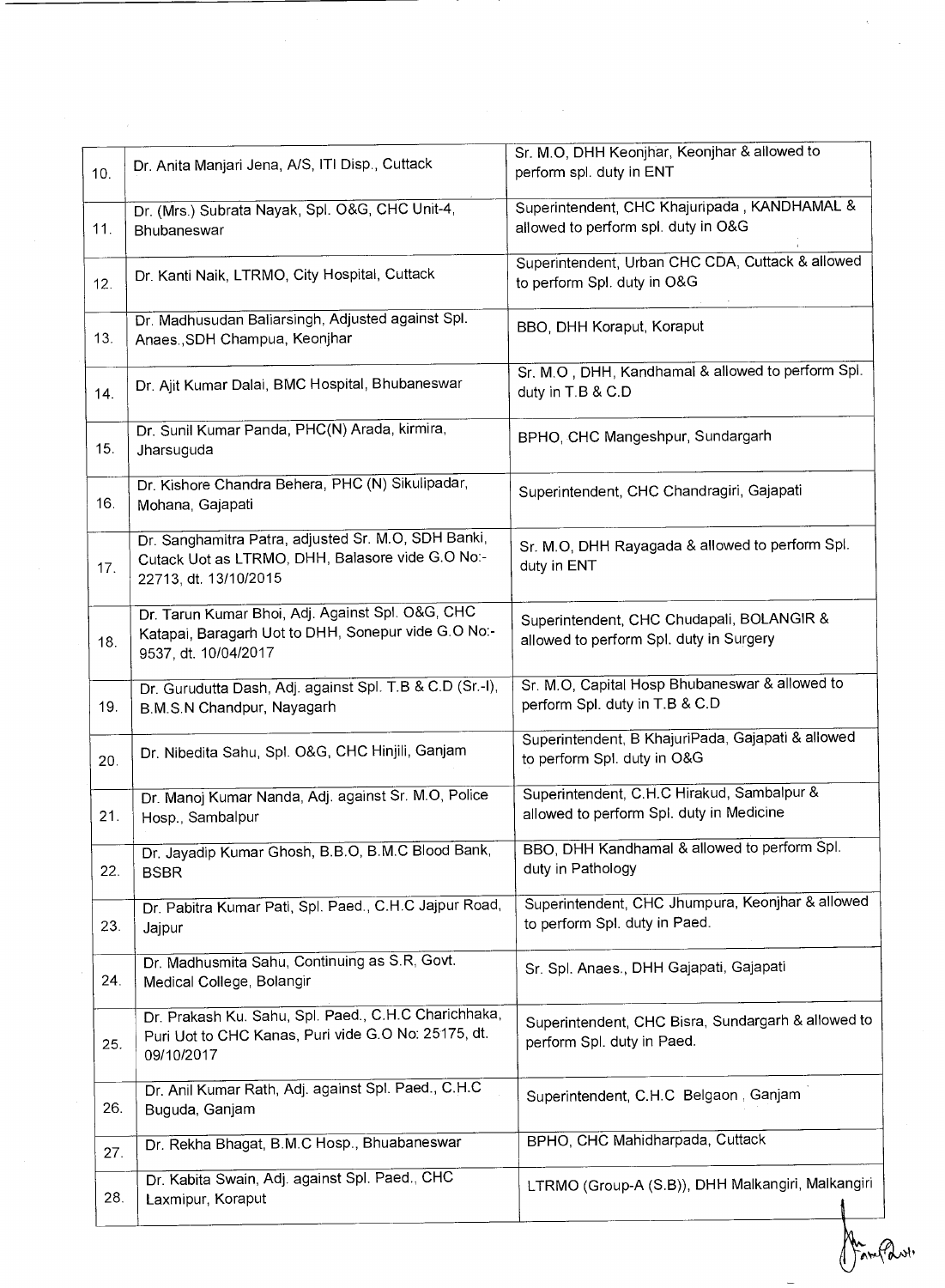| 29. | Dr. Pramod Kumar Khara, Adj. against Sr.M.O, D.H.H,<br>Koraput                                                           | BPHO, C.H.C Barpada, Bhadrak                                                                 |
|-----|--------------------------------------------------------------------------------------------------------------------------|----------------------------------------------------------------------------------------------|
| 30. | Dr. Sujit Kumar Mohapatra, Adj. against Spl. Paed.,<br>C.H.C. Adapada, Ganjam Uot to DHH, Gajapati as Skin<br>& V.D Spl. | LTRMO (Group-A (S.B)), DHH Gajapati, & allowed to<br>perform Spl. duty in Skin & V.D         |
| 31. | Dr. Sagar Chandra Naik, LTRMO, DHH, Baripada                                                                             | Sr. Spl. Medicine, SDH Rairangapur, MAYURBHANJ                                               |
| 32. | Dr. Manoj Kumar Dash<br>Asst. Prof., in SPM at PRM MC&H, Baripada                                                        | Allowed to continue as such                                                                  |
| 33. | Dr. Sakti Kanta Mallick, Spl. Paed., CHC Hinjili, Ganjam                                                                 | Superintendent, CHC Gresingia, Kandhamal &<br>allowed to perform Spl. duty in Paed.          |
| 34. | Dr. Kali Charan Pal, A/S, P.H.C (N) Ghantua, C.H.C<br>Baliapal, Balasore                                                 | Superintendent, CHC Berhampur, Balasore &<br>allowed to perform Spl. duty in Surgery         |
| 35. | Dr. Sahoo Soni<br>Asst. Prof., in Ophth. at Bhima Bhoi Medical College &<br>Hospital, Bolangir                           | Allowed to continue as such                                                                  |
| 36. | Dr. Itishree Choudhury, Adjusted against the post of Spl<br>in O & G, Group-A(JB), Urban CHC, Unit-4,<br>Bhubaneswar.    | Sr. MO, Capital Hospital, Bhubaneswar and allowed<br>to perform Specialist duty in Pathology |
| 37. | Dr. Sanjaya Kumar Giri, Spl. Med., C.H.C.<br>Hatigarh, Balasore                                                          | Sr. Spl. Medicine, SDH Nilagiri, Balasore                                                    |
| 38. | Dr. Rajesh Kumar Patra, Spl. Med, C.H.C Barpali,<br>Baragarh                                                             | LTRMO (Group-A (S.B)), DHH, Baragarh & allowed<br>to perform Spl. duty in Medicine & Chemo   |
| 39. | Dr. Pramod Kumar Sahu, Spl. O&G, C.H.C Themera,<br>Sambalpur                                                             | Superintendent, C.H.C Jujumara, Sambalpur,<br>allowed to perform Spl. duty in O&G            |
| 40. | Dr. Prajnya Priyadarsinee Behera, LTRMO, DHH,<br>Dhenkanal                                                               | Adjusted against Sr. Specialist (Anaes.), SDH Udala,<br>Mayurbhanj                           |
| 41. | Dr. Bhagirathi Pradhan<br>Asst. Prof., in Anaes. At Fakir Mohan Medical College &<br>Hospital, Balasore                  | Allowed to continue as such                                                                  |
| 42. | Dr. Umakanta Jena, Adj. against Spl. Ortho. (Sr.-I),<br>D.H.H, Bhadrak                                                   | LTRMO (Group-A (S.B)), DHH Kendrapara & allowed<br>to perform Spl. duty in Ortho.            |
| 43. | Dr. Dhiren Kumar Pradhan<br>Adjusted against the post of Sr. Medical Officer, SDH,<br>Athamallik, Angul                  | Superintendent, CHC, Kosala, Angul                                                           |
| 44. | Dr. Suvash Chandra Gochhayat, Spl. Paed., C.HC.<br>Nischintkoili, Cuttack                                                | Superintendent, CHC Mahidharpada, CUTTACK &<br>allowed to perform Spl. duty in Paed.         |
| 45. | Dr. Mohan Barik, Spl. O&G, CHC Aska, Ganjam                                                                              | Sr. Spl. O&G, SDH Chhatrapur, Ganjam                                                         |
| 46. | Dr. Pranab Prakash Purna, Spl. O&G, Chandanpur,<br>Puri                                                                  | Superintendent, CHC Chandanpur, PURI & allowed<br>to perform Spl. duty in O&G                |
| 47. | Dr. Baikunthanath Kashyap<br>SR in Paed., VIMSAR, Burla                                                                  | Allowed to continue as such                                                                  |
| 48. | Dr. Amita Patnaik<br>Asst. Prof., in SPM at MKCG MC&H, Berhampur                                                         | Allowed to continue as such                                                                  |

Famy doc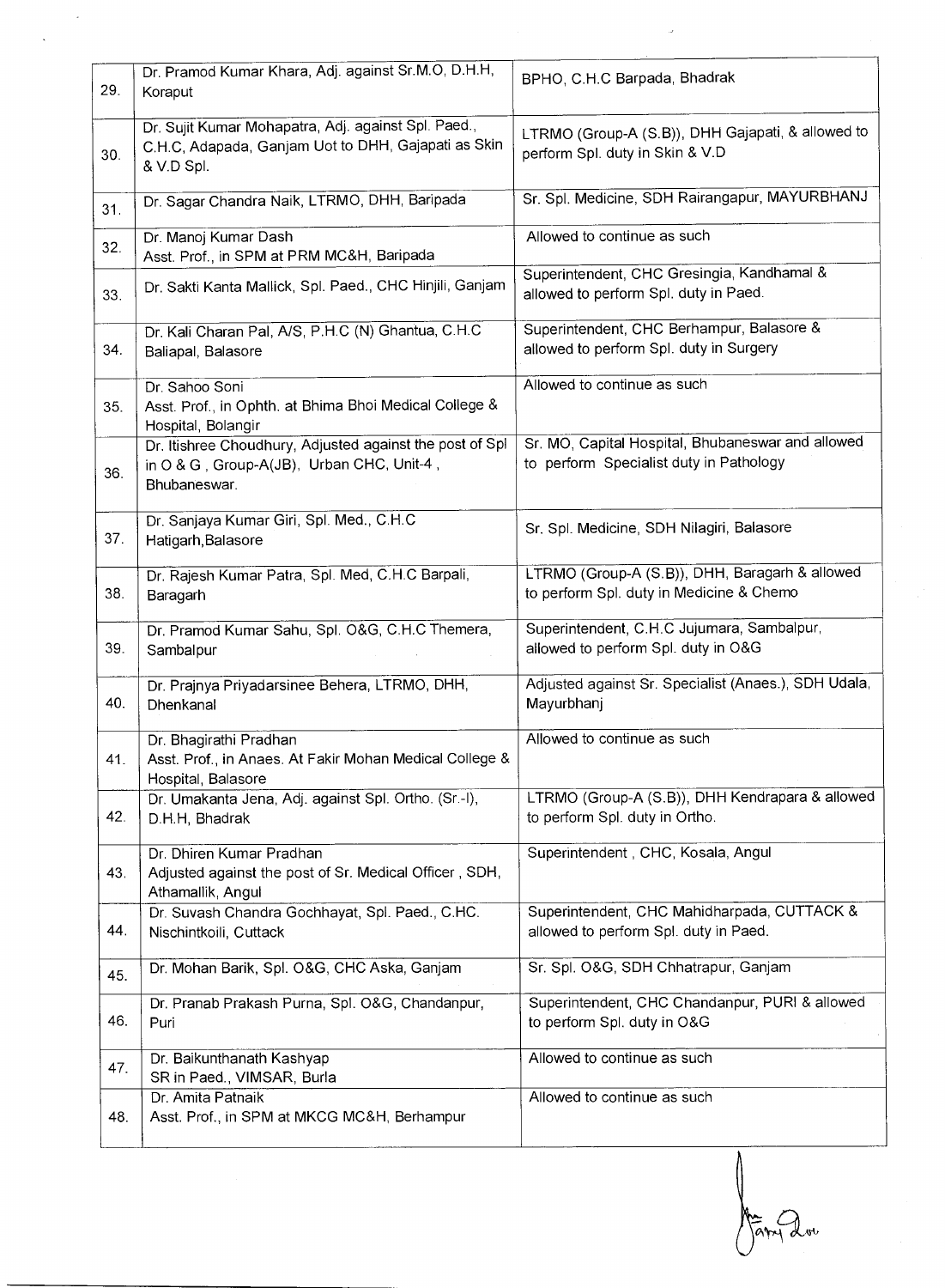| 49. | Dr. Dukhia Murmu, Spl. Medicine, CHC Bisra,<br>Sundargarh                                               | Superintendent, CHC Birikera, SUNDARGARH &<br>allowed to perform spl. duty in Medicine  |
|-----|---------------------------------------------------------------------------------------------------------|-----------------------------------------------------------------------------------------|
| 50. | Dr. Dillip Kumar Samal, A/S, CHC Balikuda,<br>Jagatsinghpur                                             | Superintendent, CHC Papadahandi,<br><b>NABARANGPUR</b>                                  |
| 51. | Dr. Sidheswar Marndi, Adj. against Sr. M.O, D.H.H,<br>Kalahandi                                         | BPHO, CHC Kostha, Mayurbhanj                                                            |
| 52. | Dr. Nibedita Panda, Spl. O&G, CHC Mohana, Gajapati                                                      | Superintendent, R Udayagiri, Gajapati & allowed to<br>perform Spl. duty in O&G          |
| 53. | Dr. Rabindra Nath Singh, M.O, PH (N) Kamsole under<br>C.H.C Barsahi, Mayurbhanja                        | BPHO, CHC Dukura, Mayurbhanj                                                            |
| 54. | Dr. Peetabas Sha, Paed. SPI, CHC Khariar Road,<br>D.H.H Nuapada                                         | Sr. Spl. Paed., SDH Patanagarh, Bolangir                                                |
| 55. | Dr. Ajit Kumar Naik<br>SR in General Surgery, PRM MC&H, Baripada                                        | Allowed to continue as such                                                             |
| 56. | Dr. Manabhanjan Bhimasingh Kanhar Completed SR &<br>joined at H&F.W Deptt.                              | Sr. Spl. Surgery, SDH Athagarh, Cuttack                                                 |
| 57. | Dr. Arpita Shanti Lakra, Adj. against Spl. O&G, C.H.C<br>Chhatabara, Deogarh                            | BPHO, CHC Tileibani, Deogarh                                                            |
| 58. | Dr. Rabindra Meher, Adj. against Sr. M.O, S.D.H<br>Patanagarh, Bolangir                                 | Adjusted against Sr. Spl. Anaes., SDH Patanagarh,<br><b>BOLANGIR</b>                    |
| 59. | Dr. Mohan Hembram, Spl. Paed., C.H.C Polasara,<br>Ganjam                                                | Superintendent, CHC Mendhasal, Khurda & allowed<br>to perform Spl. duty in Paed.        |
| 60. | Dr. Bijaya Nayak, Spl. O&G, C.H.C Bomkei, Ganjam                                                        | Superintendent, CHC Bomokai, Ganjam & allowed to<br>perform Spl. duty in O&G            |
| 61. | Dr. Frenklink Enem Niral Kujur, A/S, PHC (N)<br>Gundiadihi, C.H.C Sargipalli, Sundargarh                | Superintendent, CHC Kinjirikela, SUNDARGARH                                             |
| 62. | Dr. Jayadev Nanda, Spl. Med., C.H.C Dharmasala,<br>Jajpur                                               | Superintendent, C.H.C Sukinda, Jajpur & allowed to<br>perform Spl. duty in Medicine     |
| 63. | Dr. Subrath Das<br>SR in General Surgery, MKCG MC&H, Berhampur                                          | Allowed to continue as such                                                             |
| 64. | Dr. Rajesh Kumar Babu, CHC, Barkote, Deogarh Uot to<br>DHH, Deogarh vide G.O No:- 11915, dt. 07/06/2016 | BPHO, CHC Themra, Sambalpur                                                             |
| 65. | Dr. Gopal Krishna Sahu, LTRMO, DHH, Gajapati                                                            | Sr. Spl. Anaes., DHH Kandhamal                                                          |
| 66. | Dr. Deepak Ranjan Paul, LTRMO, DHH Baripada,<br>Mayurbhanja                                             | LTRMO (Group-A (SB)), DHH, Baripada, Mayurbhanj                                         |
| 67. | Dr. Chitta Ranjan Behera, Spl. O&G, C.H.C Rajkanika,<br>Kendrapara                                      | Superintendent, C.H.C Derabisi, Kendrapara &<br>allowed to perform Spl. duty in O&G     |
| 68. | Dr. Pramod Kumar Dey, M.O, PHC (N) Aruha, C.H.C<br>Dharmasala, Jajpur                                   | UPHO, Urban CHC Chauliaganj, Cuttack                                                    |
| 69. | Dr. Prasant Kumar Das, Spl. Paed., CHC Kosta,<br>Mayurbhanja                                            | Superintendent, C.H.C Rangamatia, Mayurbhanj &<br>allowed to perform Spl. duty in Paed. |

 $\label{eq:2.1} \frac{1}{\sqrt{2}}\left(\frac{1}{\sqrt{2}}\right)^{2} \left(\frac{1}{\sqrt{2}}\right)^{2} \left(\frac{1}{\sqrt{2}}\right)^{2} \left(\frac{1}{\sqrt{2}}\right)^{2}$ 

 $\frac{1}{2}$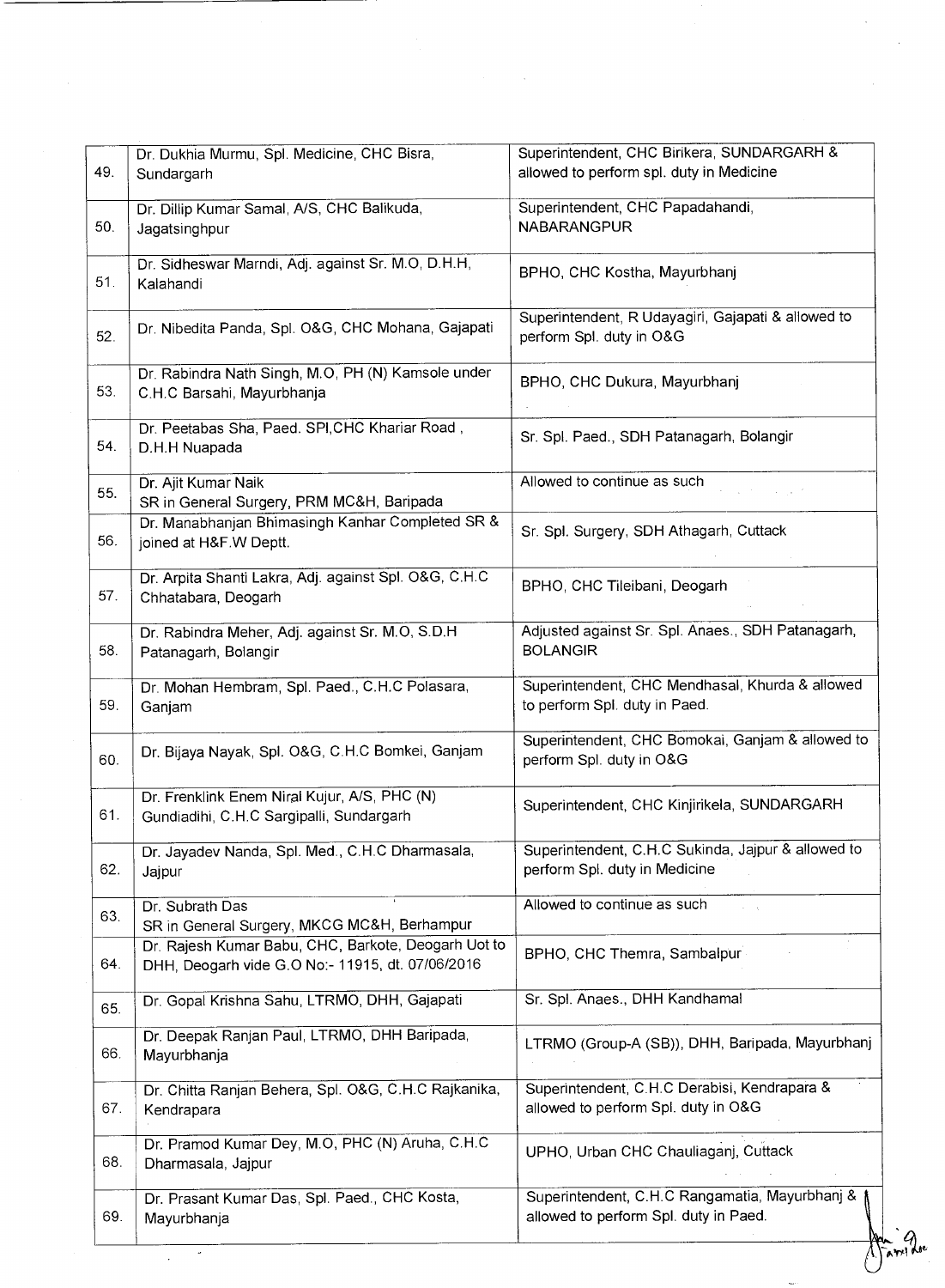| 70. | Dr. Deba Prasad Panda, Adj. against Sr. M.O, S.D.H.<br>Athagarh, Cuttack                                                  | LTRMO (Group-A (SB)), DHH Jagatsinpur & allowed<br>to perform spl. duty in Radiotherapy                               |
|-----|---------------------------------------------------------------------------------------------------------------------------|-----------------------------------------------------------------------------------------------------------------------|
| 71. | Dr. Bibhu Kalyan Sahu<br>Asst. Prof., in Psychiatry at MKCG MC&H, Berhampur                                               | Allowed to continue as such                                                                                           |
| 72. | Dr. Premakanta Mohanty<br>Asst. Prof., in Medicine, Fakir Mohan Medical College &<br>Hospital, Balasore                   | Allowed to continue as such                                                                                           |
| 73. | Dr. Santanu Mohapatra, Adj. Against Sr. M.O, H& F.W<br>Training Center, Sambalpur                                         | BPHO, CHC Debeipali, Sambalpur                                                                                        |
| 74. | Dr. Basanta Ku. Dash, Spl. O&G, CHC Buguda,<br>Ganjam                                                                     | Superintendent, CHC Gumma, Gajapati & allowed to<br>perform Spl. duty in O&G                                          |
| 75. | Dr. Tapan Kanungo<br>Adjusted against the post of Sr. Medical Officer,<br>Capital Hospital, Bhubaneswar                   | LTRMO, (Group-A(SB), DHH, Jagatsinghpur and<br>allowed to perform Specialist duty in TB & CD                          |
| 76. | Dr. Paresh Ku. Acharya, Adj. against Surgery Spl. (Sr.-<br>I), Abhin Chandra Homeo Pathic Medical College,<br>Bhubaneswar | Superintendent, C.H.C Haladia, Khurda & allowed to<br>perform Spl. duty in Surgery                                    |
| 77. | Dr. Laxmidhar Padhy<br>Asst. Prof., in Surgery at MKCG MC&H, Berhampur                                                    | Superintendent, CHC, Kokasara, Kalahandi                                                                              |
| 78. | Dr. Ramakanta Sahu, Adjusted against Ophthalmology<br>Spl. (Sr.-I), D.H.H Nuapada                                         | Sr. Spl. Ophthalmology, DHH Nuapada, Nuapara                                                                          |
| 79. | Dr. Rabinarayan Mishra, M.O. PHC (N) Padiabahal,<br>under C.H.C Jujumara, Sambalpur                                       | Superintendent, CHC Atabira, Baragarh & allowed to<br>perform Spl. duty in Surgery                                    |
| 80. | Dr. Manoj Ku. Acharya, LTRMO, DHH, Sundargarh                                                                             | Superintendent, CHC Baragaon, SUNDARGARH &<br>allowed to perform Spl. duty in Paed.                                   |
| 81. | Dr. Subrat Burma<br>Asst. Prof., in Pathology at PRM MC&H, Baripada                                                       | Allowed to continue as such                                                                                           |
| 82. | Dr. Kamala Kanta Jena, Asst. Surgeon, C.H.C.<br>Kamarda, Balasore                                                         | Superintendent, CHC Jaleswarpur, Balasore                                                                             |
| 83. | Dr. Rita Tudu, Adj. against Spl. Medicine, C.H.C<br>Bahalda, Mayurbhanj                                                   | Superintendent, CHC, Bahalada, Mayurbhanj &<br>allowed to perform Spl. duty in Medicine                               |
| 84. | Dr. Rama Chandra Kisku, M.O, PHC (N) Basanti<br>Sindhia, Balasore                                                         | BPHO, CHC Remuna, Balasore                                                                                            |
| 85. | Dr. Anita Mishra<br>Asst. Prof. in Ophth., S.C.B MC&H, Cuttack                                                            | Sr. Specialist Ophth. DHH, Gajapati,<br>Paralakhemundi (not completed mandatory period in<br>KBK, KBK+ and TSP areas. |
| 86. | Dr. B. Pranaba Nanda Patro, Adj. against Med. Spl.<br>(Sr.-I), S.D.H Bhanjangar, Ganjam                                   | Sr. Spl. Medicine, SDH Bhanjanagar, Ganjam                                                                            |
| 87. | Dr. Bijay Kumar Pradhan<br>SR in O&G, Fakir Mohan Medical College & Hospital,<br>Balasore                                 | Allowed to continue as such                                                                                           |
| 88. | Dr. Ranjan Kumar Mohanty<br>SR in Cardiology, SCB Medical College, Cuttack                                                | Sr. Specialist, Medicine, SDH, Baliguda,<br>Kandhamala                                                                |
| 89. | Dr. Dhirendra Ku. Meher, M.O. P.H.C (N) Jhitiki, C.H.C<br>Bukurmunda, Bargarh                                             | BPHO, CHC Agalpur, Bolangir                                                                                           |

Λ  $| \mathop{{\rm Im}}\nolimits \backslash \alpha|$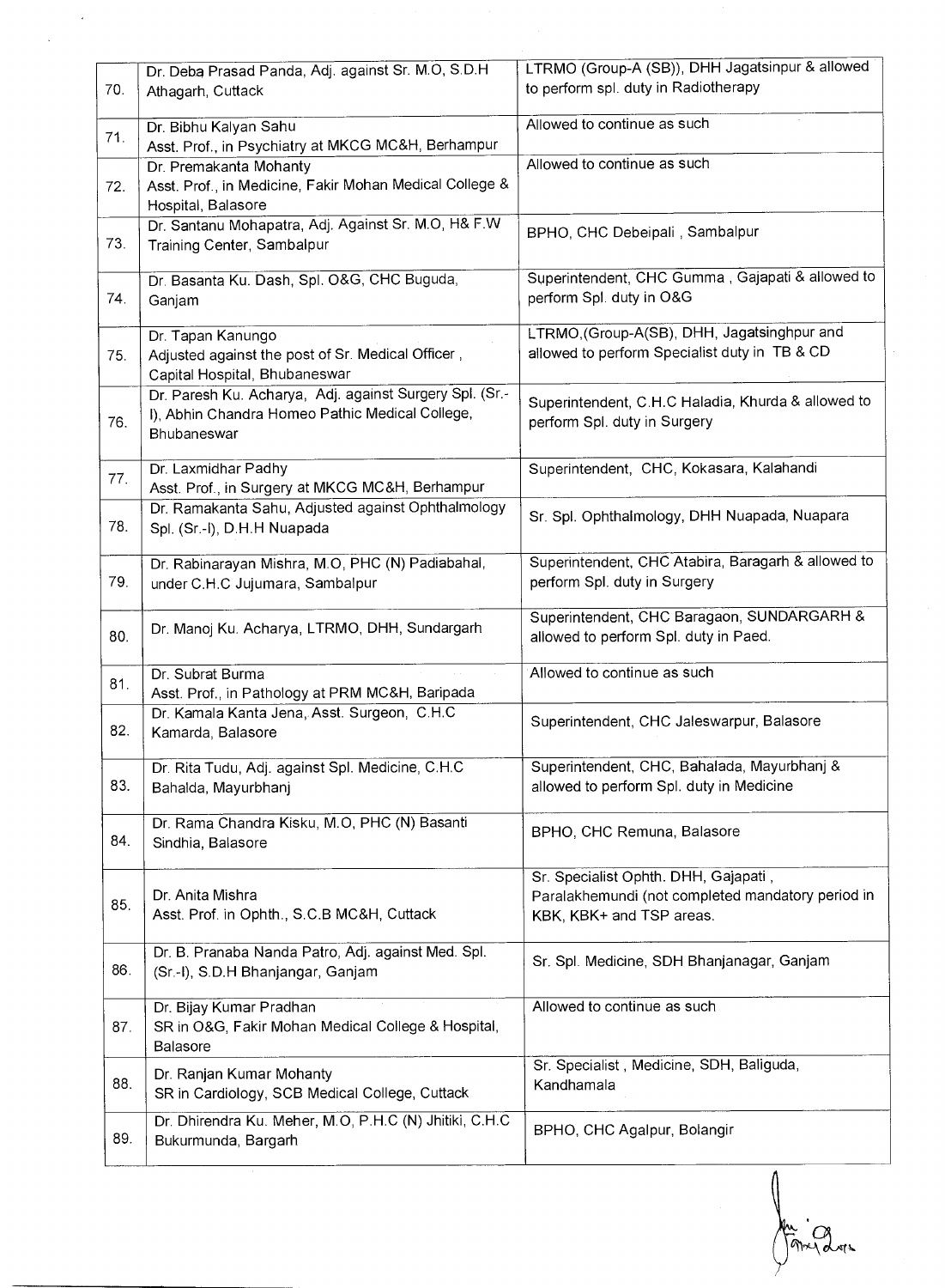| 90.  | Dr. Rakesh Ranjan Swain                                                                                                                                          | Allowed to continue as such                                                       |
|------|------------------------------------------------------------------------------------------------------------------------------------------------------------------|-----------------------------------------------------------------------------------|
|      | SR in Surgery, SCB Medical College, Cuttack                                                                                                                      |                                                                                   |
| 91.  | Dr. Madhusmita Behera, Spl. O&G, C.H.C Gopalpur,<br>Balasore                                                                                                     | Sr. Spl. O&G, SDH Udala, Mayurbhani                                               |
| 92.  | Dr. Sumitra Soren<br>Asst. Prof., in Medicine, PRM MC&H, Baripada                                                                                                | Allowed to continue as such                                                       |
| 93.  | Dr. Thakura Soren<br>Asst. Prof., in Medicine, PRM MC&H, Baripada                                                                                                | Allowed to continue as such                                                       |
| 94.  | Dr. Surendra Ku. Parakiya, Adj. against M.O I/C C.H.C<br>Talpali, Bargarh                                                                                        | Superintendent, CHC Deogaon, Bolangir                                             |
| 95.  | Dr. Sujata Sethi<br>Asst. Prof., SPM, MKCG MC&H, Berhampur                                                                                                       | Allowed to continue as such                                                       |
| 96.  | Dr. Suman Ku. Topno, Adjusted against Paed. Spl,<br>CHC Khariput, Malakanagiri Uot to PHC(N) Dhama,<br>Themera, Sambalpur vide G.O No:- 12731, dt.<br>04/06/2015 | LTRMO (Group-A (SB)), City Hospital, Berhampur,<br><b>GANJAM</b>                  |
|      |                                                                                                                                                                  | jugitanajn.                                                                       |
| 97.  | Dr. Sitashree Sethi, Adj. against Sr. M.O SDH Nilagiri,<br>Balasore                                                                                              | LTRMO (Group-A (SB)), DHH Bhadrak & allowed to<br>perform Spl. duty in ENT        |
| 98.  | Dr. Satyabrata Bhuyan, LTRMO, DHH Kendrapara                                                                                                                     | Sr. M.O. DHH Jagatsinpur & allowed to perform Spl.<br>duty in Ortho.              |
| 99.  | Dr. Basanta Anselam Toppo, M.O, PHC (N) Batgaon,<br>C.H.C Nakatideula, Sambalpur                                                                                 | Superintendent, CHC Hatibari, Sundargarh                                          |
| 100. | Dr. Akshaya Ku. Sethy, Continuing Tutor, MKCG<br>Medical College, Berhampur                                                                                      | BPHO, CHC Berhampur, Balasore                                                     |
| 101. | Dr. Harish Ch. Dhamudia<br>Asst. Prof., in General Surgery, VIMSAR, Burla                                                                                        | Superintendent, CHC, Binika, Sonepur                                              |
| 102. | Dr. Balabhadra Behera, Adjusted against Spl. Paed.<br>CHC Botalama, Khurdha                                                                                      | BPHO, CHC Bankoi, Khurda                                                          |
| 103. | Dr. U.Girijapati, Adj. against Spl. Paed., (Sr.-I), DHH,<br>Paralakhemundi, Gajapati                                                                             | Superintendent, CHC Rayagada, GAJAPATI &<br>allowed to perform Spl. duty in Paed. |
| 104. | Dr. Jitendra Naik<br>SR in Medicine, SCB MC&H, Cuttack                                                                                                           | Allowed to continue as such                                                       |
| 105. | Dr. Saroj Ranjan Mohanty<br>SR in Medicine, VIMSAR, Burla                                                                                                        | Allowed to continue as such                                                       |
| 106. | Dr. Dhananjaya Bhue, LTRMO, Nuapada                                                                                                                              | Sr. M.O, DHH Nuapada & allowed to perform Spl.<br>duty in ENT                     |
| 107. | Dr. Debendra Nath Tudu, M.O, PHC(N) Kuldiha, C.H.C<br>Gorumahisani, Mayurbhanj                                                                                   | BPHO, CHC Gorumahisani, Mayurbhanj                                                |
| 108. | Dr. Karmi Marandi<br>SR in Paed., PRM MC&H, Baripada                                                                                                             | Allowed to continue as such                                                       |
| 109. | Dr. Rashmi Rekha Dash, Adj. against Sr.M.O, D.H.H.<br>Bargarh                                                                                                    | Sr. M.O. DHH Sonepur & allowed to perform Spl.<br>duty in Ophthalmology           |
| 110. | Dr. Balaram Panda, Adj. against Sr. M.O. D.H.H.<br>Bhadrak                                                                                                       | Sr. Spl. Anaes., DHH Jajpur                                                       |

 $\label{eq:2.1} \mathcal{L}_{\mathcal{A}}(\mathbf{x},\mathbf{y})=\mathcal{L}_{\mathcal{A}}(\mathbf{x},\mathbf{y})\mathcal{L}_{\mathcal{A}}(\mathbf{x},\mathbf{y})\mathcal{L}_{\mathcal{A}}(\mathbf{x},\mathbf{y})$ 

 $\label{eq:2.1} \begin{split} \mathcal{L}_{\text{max}}(\mathcal{L}_{\text{max}}(\mathbf{r},\mathbf{r})) = \mathcal{L}_{\text{max}}(\mathbf{r},\mathbf{r}) \\ = \mathcal{L}_{\text{max}}(\mathbf{r},\mathbf{r}) = \mathcal{L}_{\text{max}}(\mathbf{r},\mathbf{r}) \\ = \mathcal{L}_{\text{max}}(\mathbf{r},\mathbf{r}) \end{split}$ 

 $\left(\begin{smallmatrix} \cdot & \cdot \\ \cdot & \cdot & \cdot \end{smallmatrix}\right)$ 

 $\label{eq:2.1} \begin{split} \mathcal{L}_{\text{max}}(\mathcal{L}_{\text{max}}) = \mathcal{L}_{\text{max}}(\mathcal{L}_{\text{max}}) \end{split}$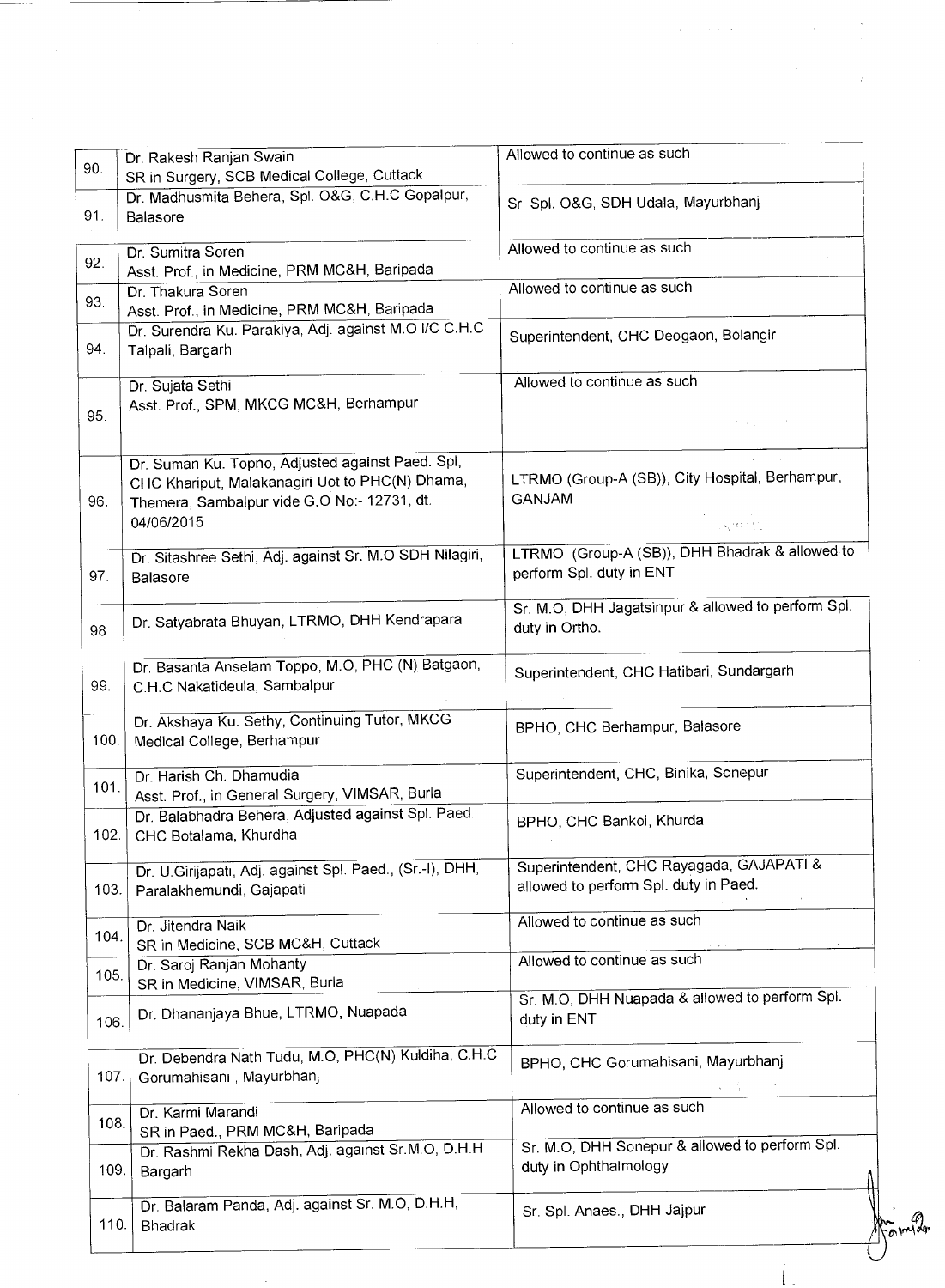|      | Dr. Tapas Ranjan Mishra                                                                                | Allowed to continue as such                                                               |
|------|--------------------------------------------------------------------------------------------------------|-------------------------------------------------------------------------------------------|
| 111. | SR in Pathology, VIMSAR, Burla                                                                         |                                                                                           |
| 112. | Dr. Sanjay Ku. Roy, Adj. against Spl. Cardiology,<br>R.G.H, Rkl Uot as LTRMO, RGH Rkl                  | Sr. Spl. Anaes., RGH, Rourkela                                                            |
| 113. | Dr. Jaya Narayan Padhi, M.O, Jail Hosp. Rkl                                                            | BBO, DHH, Dhenkanal & allowed to perform Spl.<br>duty in Pathology                        |
| 114. | Dr. Anil Ku. Acharya, LTRMO, D.H.H Paralakhemundi,<br>Gajapati                                         | Superintendent, CHC Jemadeipentho, Rayagada &<br>allowed to perform spl. duty in Medicine |
| 115. | Dr. Suprakash Satapathy, LTRMO, D.H.H Jajpur                                                           | Superintendent, C.H.C Patana, Keonjhar & allowed<br>to perform spl. duty in Paed.         |
| 116. | Dr. Jitendra Ku. Panda, Spl. Paed., CHC Sakhigopal,<br>Puri                                            | Superintendent, C.H.C Jatani, Khurda & allowed to<br>perform Spl. duty in Paed.           |
| 117. | Dr. Sanjib Ku. Mishra, Adj. against Spl. Medicine, CHC<br>Binjharpur, Jajpur                           | Adjusted against Sr. Specialist (Anaes.), SDH<br>Rairangapur, Mayurbhanj                  |
| 118. | Dr. Satya Ranjan Mohanty<br>LTRMO, DHH, Nuapada                                                        | Sr. MO, DHH, Nuapada allowed to perform<br>specialist duty in TB & CD.                    |
| 119. | Dr. Sasmita Agasty, L.T.R M.O, D.H.H, Bolangir                                                         | Sr. Spl. Ophth., Capital Hospital, Bhubaneswar                                            |
| 120. | Dr. Himansu Kumar Dash, Spl. O&G, CHC<br>Purusottampur, Ganjam                                         | Superintendent, CHC Jagannath Pur, Rayagada &<br>allowed to perform Spl. duty in O&G      |
| 121. | Dr. Soubhagya Ku. Das<br>SR in Anaes., MKCG MC&H, Berhampur                                            | Allowed to continue as such                                                               |
| 122. | Dr. Balaram Sahoo, LTRMO, DHH Rayagada                                                                 | Sr. Spl. O&G, SDH Titilagarh, Bolangir                                                    |
| 123. | Dr. Rabi Narayan Rout<br>Asst. Prof., in Medicine, Fakir Mohan Medical College &<br>Hospital, Balasore | Allowed to continue as such                                                               |
| 124. | Dr. Kamalakanta Swain, Spl. Paed. Bhandaripokhari,<br><b>Bhadrak</b>                                   | Superintendent, CHC Bhandaripokhari, Bhadrak &<br>allowed to perform Spl. duty in Paed.   |
| 125. | Dr. Braja Kishore Giri<br>SR in Psychiatry, SCB MC&H, Cuttack                                          | Allowed to continue as such                                                               |
| 126. | Dr. Bipin Bihari Mallick<br>SR in Anaes., MKCG MC&H, Berhampur                                         | Allowed to continue as such                                                               |
| 127. | Dr. Inder Ku. Nathani, Adj. against Spl. Ortho., DHH<br>Sundargarh uot as LTRMO, DHH Sundargarh        | BPHO, C.H.C Biswanathpur, Kalahandi                                                       |
| 128. | Dr. Dasharatha Tudu<br>SR in Surgery, Fakir Mohan Medical College &<br>Hospital, Balasore              | Allowed to continue as such                                                               |
| 129. | Dr. Sawna Sankar Murmu<br>SR in Surgery, PRM MC&H, Baripada                                            | Allowed to continue as such                                                               |
| 130. | Dr. Bhupesh Ku. Nayak<br>SR in Surgery, VIMSAR, Burla                                                  | Superintendent, CHC, Hemagiri, Sundargarh                                                 |
| 131. | Dr. Desabandhu Behera<br>Asst. Prof., in Medicine at Bhima Bhoi Medical College                        | Allowed to continue as such                                                               |
|      | & Hospital, Bolangir                                                                                   |                                                                                           |

Ariana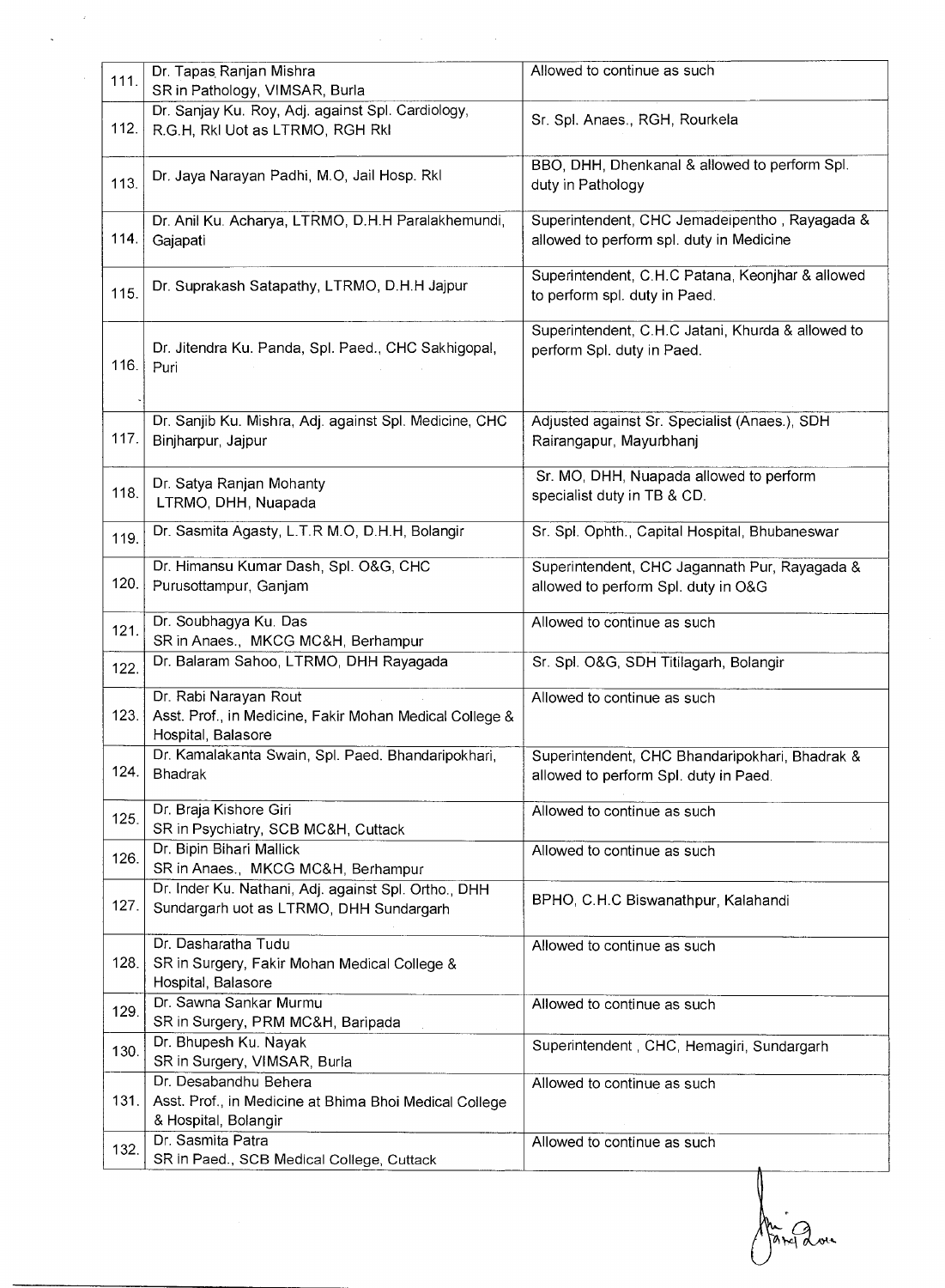| 133. |                                                                                                        | Sr. M.O, DHH Deogarh & allowed to perform Spl.                                          |
|------|--------------------------------------------------------------------------------------------------------|-----------------------------------------------------------------------------------------|
|      | Dr. Ranjan Ku. Guru, LTRMO, DHH, Bolangir                                                              | duty in ENT                                                                             |
|      | Dr. Dibya Prakash Acharya                                                                              | Allowed to continue as such                                                             |
| 134. | SR in T.B & C.D, SCB Medical College, Cuttack                                                          |                                                                                         |
| 135. | Dr. Sanjit Ku. Mishra<br>Asst. Prof., in ENT, SLN MC&H, Koraput                                        | Allowed to continue as such                                                             |
| 136. | Dr. Manoj Ku. Parida<br>SR in Medicine, SCB MC&H, Cuttack                                              | Superintendent, CHC, Adinigarh, Boudh                                                   |
| 137. | Dr. Chitta Ranjan Parida, LTRMO, DHH, Dhenkanal &<br>deployed to work at SDH Hindola, Dkl              | Sr. Spl. Ophth., DHH Balasore                                                           |
| 138. | Dr. Ranjit Ku. Nayak<br>Continuing P.G in O&G, SCB Medical College, Cuttack                            | Allowed to continue as such                                                             |
| 139. | Dr. Sujit Ku. Lenka, Spl. Medicine CHC Jhumpura,<br>Keonjhar                                           | Sr. Spl. Medicine, SDH Champua, Keonjhar                                                |
| 140. | Dr. Smruti Ranjan Samal, M.O, PHC (N) PURKAPALI,<br>Kutra, Sundargarh                                  | BPHO, CHC Birikera, Sundargarh<br>a na mga salawang                                     |
| 141. | Dr. Nishant Nilotpala Dash, Spl. Paed. CHC Jatani,<br>Khurdha                                          | Superintendent, CHC Danagadi, Jajpur & allowed to<br>perform Spl. duty in Paed.         |
| 142. | Dr. Shrikanta Ku. Swain, LTRMO, Kendrapara                                                             | Superintendent, C.H.C Indupur, Kendrapara &<br>allowed to perform Spl. duty in Medicine |
| 143. | Dr. Dipti Ranjan Bhuyan<br>SR in O&D, Bhima Bhoi Medical College & Hospital,<br>Bolangir               | Allowed to continue as such                                                             |
| 144. | Dr. Biswa Ranjan Panda<br>SR in Medicine PRM MC&H, Baripada                                            | Allowed to continue as such                                                             |
| 145. | Dr. Saminani Naveen, Spl. Surgery CHC Balipatana,<br>Khurdha                                           | Superintendent, C.H.C Niali, Cuttack & allowed to<br>perform Spl. duty in Surgery       |
| 146. | Dr. Asit Ku. Mallick<br>Asst. Prof., in Medicine at Bhima Bhoi Medical College<br>& Hospital, Bolangir | Allowed to continue as such                                                             |
| 147. | Dr. Bhandi Krishna, Adj. against Sr. MO, D.H.H,<br>Koraput                                             | Superintendent, CHC Bhatakumarada, Ganjam.                                              |
| 148. | Dr. Rakesh Ku. Ludam<br>SR in Anaes., SCB MC&H, Cuttack                                                | Sr. Specialist, Aneas., DHH, Sundargarh                                                 |
| 149. | Dr. Ranjan Kujur, M.O. PHC (N) UPHC (N) Dhankauda<br>, Debeipalli, Sambalpur                           | BPHO, C.H.C Jujumara, Sambalpur                                                         |
| 150. | Dr. Basudev Marandi, Spl. O&G, CHC Badachana,<br>Jajpur                                                | Superintendent, CHC Adaspur, Cuttack & allowed to<br>perform Spl. duty in O&G           |
| 151. | Dr. Rajendra Das<br>SR in Neuro Surgery, MKCG Medical College,<br>Berhampur                            | Allowed to continue as such                                                             |
| 152. | Dr. Debabrata Jena, Spl. Medicine, CHC Baliapal,<br>Balasore                                           | Superintendent, C.H.C Basta, Balasore & allowed to<br>perform Spl. duty in Medicine     |
| 153. | Dr. Laxmikanta Behera, LTRMO, Capital Hosp.,<br>Bhubaneswar                                            | Sr. M.O, Capital Hosp, Bhubaneswar                                                      |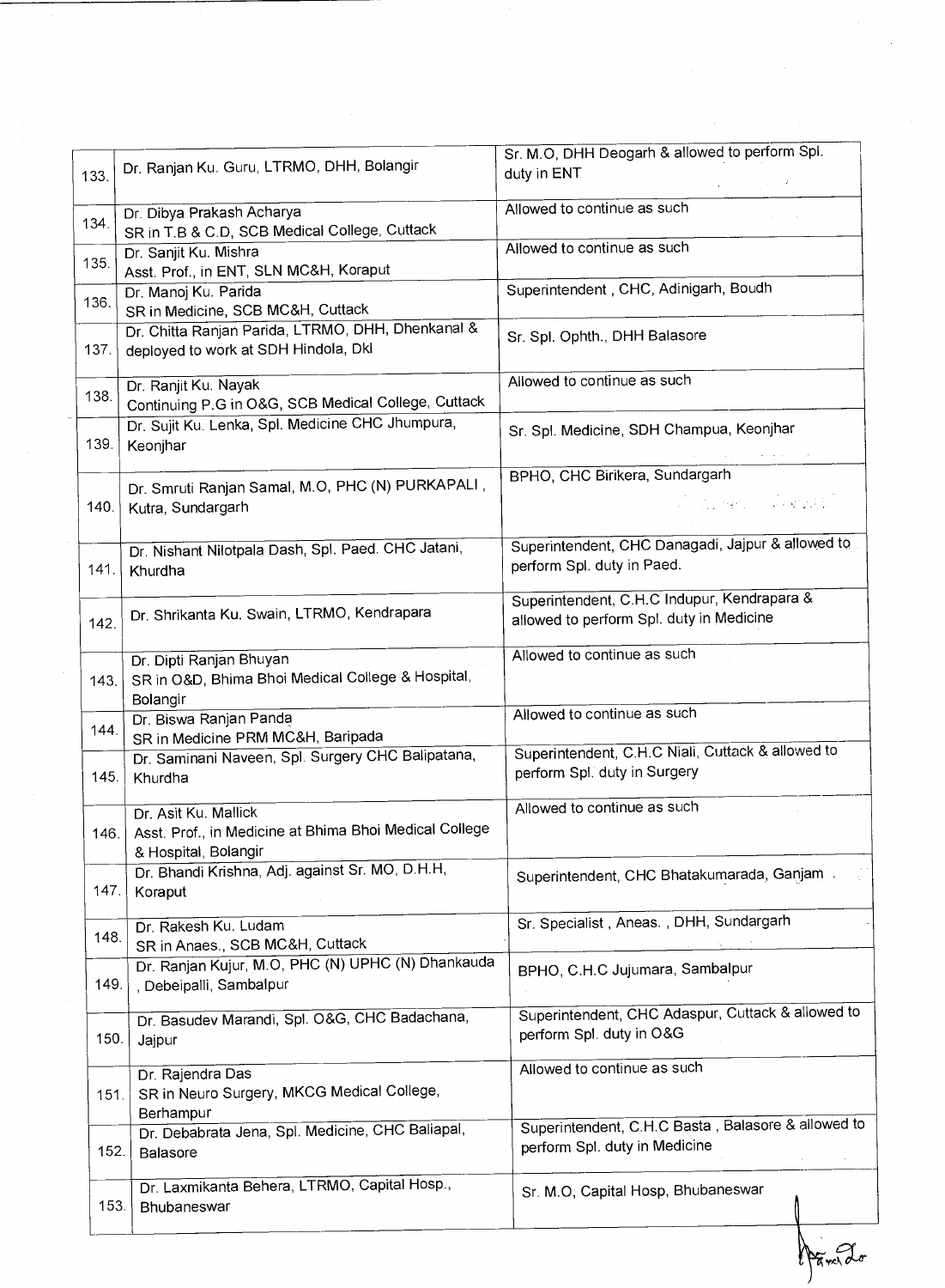| 154. | Dr. Gopal Krushna Sahu<br>SR in T.B & C.D, MKCG Medical College, Berhampur                   | Allowed to continue as such                         |
|------|----------------------------------------------------------------------------------------------|-----------------------------------------------------|
| 155. | Dr. Saumya Sukla<br>Urban PHC, Niladri Bihar, Bhubaneswar                                    | Superintendent, CHC, Barabil, Keonjhar              |
| 156. | Dr. Sujata Satpathy<br>SR in Anaes., MKCG Medical College, Berhampur                         | Allowed to continue as such                         |
| 157. | Dr. Ashwani Meherda, adjusted against Sr. Specialist<br>Opth., Capital Hospital, Bhubaneswar | Sr. Specialist Opth., Capital Hospital, Bhubaneswar |
| 158. | Dr. Jatindra Prasad Hota<br>SR in O&G, Bhima Bhoi Medical College & Hospital,<br>Bolangir    | Superintendent, CHC, Agalpur, Bolangir              |
| 159. | Dr. Alok Sataprakash Nayak<br>SR in Paed., SCB Medical College, Cuttack                      | Allowed to continue as such                         |
| 160. | Dr. Saroj Mishra<br>SR in Cardiology, MKCG MC&H, Berhampur                                   | Allowed to continue as such                         |
| 161. | Dr. Sitakanta Panda<br>SR in Endocrinology, SCB MC&H, Cuttack                                | Allowed to continue as such                         |
| 162. | Dr. Saroj Shekhar Rath<br>Asst. Prof., in Paed., MKCG MC&H, Berhampur                        | Superintendent, CHC, G. Udayagiri, Kandhamala       |
| 163. | Dr. Khirod Ch. Sahoo<br>SR in TB & C.D, SCB MC&H, Cuttack                                    | Allowed to continue as such                         |
| 164. | Dr. Palaki Srilekha, Spl. O&G, CHC Kashinagar,<br>Gajapati                                   | Sr. Spl. O&G, SDH Bhanjanagar, Ganjam               |
| 165. | Dr. Abinasha Mohapatra<br>SR in Surgery, SCB MC&H, Cuttack                                   | Allowed to continue as such                         |
| 166. | Dr. Nirod Kumar Sahoo<br>SR in Surgery, SCB MC&H, Cuttack                                    | Allowed to continue as such                         |
| 167. | Dr. Sashikanta Behera<br>SR in Surgery, SCB MC&H, Cuttack                                    | Allowed to continue as such                         |
| 168. | Dr. Shreekanta Toppo, Adj. against Spl. Paed., C.H.C.<br>Bargaon, Sundargarh                 | Superintendent, C.H.C Kuntra, Sundargarh            |
| 169. | Dr. Baijayanti Singh<br>Continuing P.G in O&G, MKCG MC&H, Berhampur                          | Allowed to continue as such                         |
| 170. | Dr. Satya Narayan Samal, Adjusted against Med Spl,<br>CHC Tikabalil, Kandhamal               | BPHO, CHC Tikabali, Kandhamal                       |
| 171. | Dr. Saiba Murmu, Adj. against the post of Spl. In O&G,<br>CHC Jhardihi, Mayurbhanj           | BPHO, CHC Bahalada, Mayurbhanj                      |
| 172. | Dr. Tanuram Murmu, after P.G Study Joined at H&F.W<br>Deptt.                                 | Sr. SPI. O&G, SDH Champua, Keonjhar                 |
| 173. | Dr. Laxmi Narayan Dash<br>Sr in Anaes., VIMSAR, Burla                                        | Allowed to continue as such                         |
| 174. | Dr. Rabindra Ku. Dash, M.O, PHC (N), Ambasikida,<br>CHC Rangamatia, Mayurbhanja              | BPHO, C.H.C Rangamatia, Mayurbhanj                  |
| 175. | Dr. Rashmi Ranjan Pasayat, A/S, Gopalpur Hospital,<br>Jajpur                                 | BPHO, C.H.C Badchana (FRU), Jajpur                  |
| 176. | Dr. Saumya Ranjan Dash<br>Continuing P.G in FMT, MKCG MC&H, Berhampur                        | Allowed to continue as such                         |
| 177. | Dr. Nirmal Ch. Satpathy<br>Continuing P.G in T.B & C.D, VIMSAR, Burla                        | Allowed to continue as such                         |
| 178. | Dr. Binoy Ku. Maharana, Continuing P.G in General<br>Surgery, MKCG MC&H, Berhampur           | Allowed to continue as such                         |

Marian